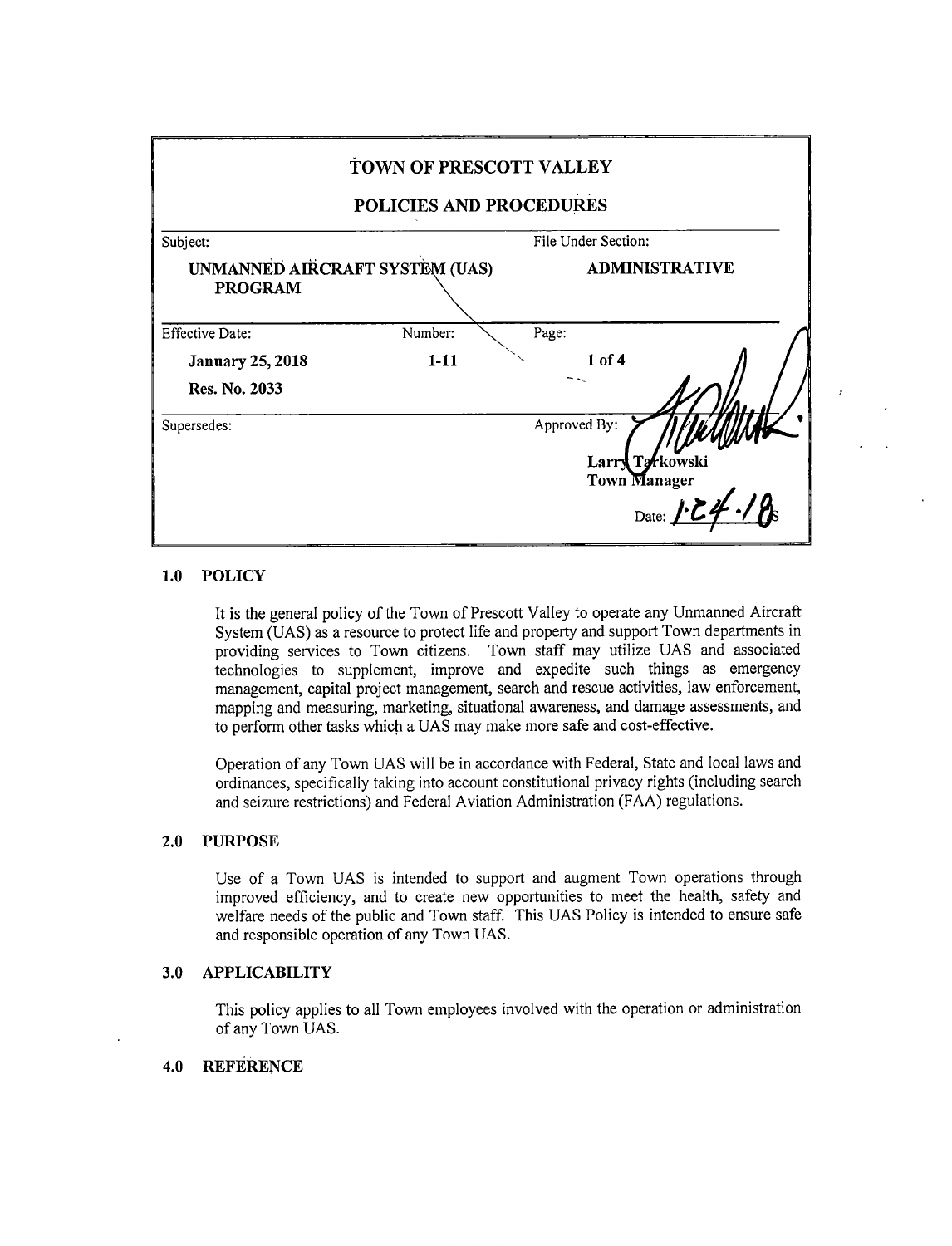14 Code of Federal Regulations( CFR) § 107

# 5.0 UAS PROGRAM

The Town UAS Program will be managed through the Town Manager' <sup>s</sup> office. A UAS Program Manager will be designated by the Town Manager. All Town departments wishing to use a Town UAS for Town-related business shall submit requests to the Program Manager.

## 6.0 GENERAL OPERATIONAL REQUIREMENTS

- 6. <sup>1</sup> No person may manipulate the flight controls of a Town UAS unless that person has a remote pilot certificate with a small UAS rating issued pursuant to 14 CFR 107, Subpart C " Remote Pilot Certification" ( and satisfies the requirements of  $$107.65$ ).
- 6.2 A remote-pilot-in-command (RPIC) must be designated before each flight of a Town UAS. The RPIC is directly responsible for( and is the final authority as to) the operation of any Town UAS.
- 6. <sup>3</sup> A visual observer must also be designated before each flight to assist the RPIC.
- 6.4 The RPIC must ensure that the Town UAS will pose no undue hazard to other people, other aircraft, or other property in the event of <sup>a</sup> loss of control of the UAS. Prior to each flight, the RPIC shall inspect the UAS to determine whether it is in a condition for safe operation. Under no circumstances shall the RPIC continue flight of a Town UAS when he or she knows (or has reason to know) that the UAS is no longer in a condition for safe operation.
- 6. 5 The RPIC must ensure that Town UAS operation complies with all applicable regulations of 14 CFR§ 107.
- 6.6 No person may:
	- A. Operate a Town UAS in a careless or reckless manner that endangers the life or property of another; or
	- B. Allow an object to be dropped from <sup>a</sup> Town UAS; or
	- C. Operate a Town UAS from a moving land- or water-borne vehicle or aircraft; or
	- D. Operate (or act as an RPIC or visual observer in the operation of) more than one Town UAS at the same time.
- 6.7 No person may operate a Town UAS during the night ( from official sunset until official sunrise the following day) unless the Program Manager has obtained a certificate of waiver pursuant to 14 CFR § 107, Subpart D " Waivers" authorizing a deviation from this requirement.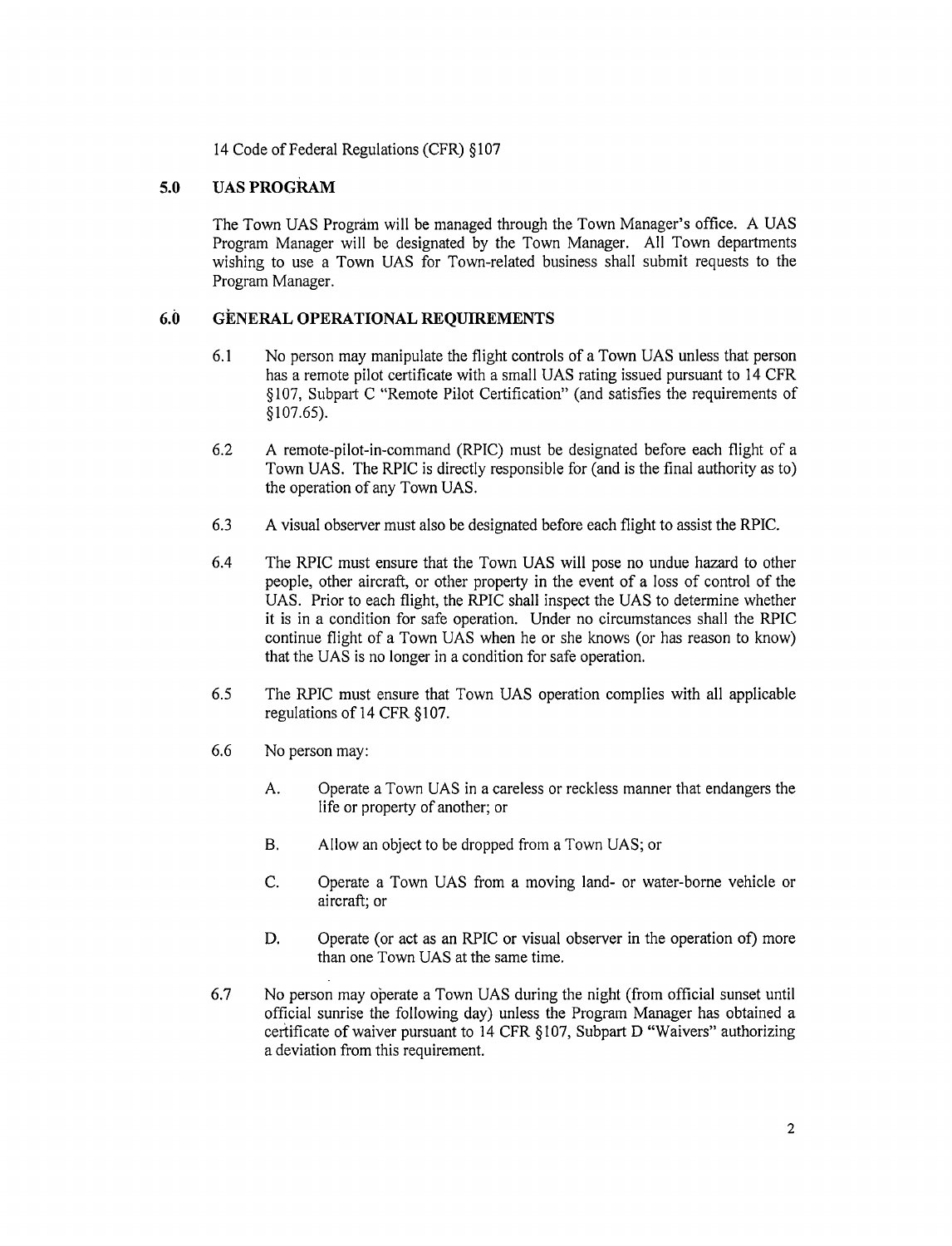- 6. <sup>8</sup> Operation of any Town UAS near aircraft, certain airspace, in the vicinity of airports, or in prohibited or restricted areas must strictly comply with the requirements of 14 CFR § 107, Subpart B "Operating Rules."
- 6.9 No person may operate a Town UAS over a human being unless that human being is directly participating in the operation of the UAS.

## 7.0 SPECIFIC OPERATIONAL REQUIREMENTS

- 7.1 Prior to flight, the RPIC shall:
	- A. Assess the operating environment (considering risks to persons and property in the immediate vicinity both on the surface and in the air). This assessment must include:
		- 1) Local weather conditions;
		- 2) Local airspace and any flight restrictions;
		- 3) The location of persons and property on the surface; and
		- 4) Other ground hazards;
	- B. Ensure that all persons directly participating in the Town UAS Program are informed about the operating conditions, emergency procedures, contingency procedures, roles and responsibilities, and potential hazards;
	- C. Ensure that all control links between ground control station and any Town UAS are working properly; and
	- D. Ensure that there is enough available power for any Town UAS to operate for the intended operational time.
- 7. 2 During flight, the RPIC and the visual observer shall maintain effective communication with each other at all times.
- 7.3 With vision that is unaided by any device( other than corrective lenses), either the RPIC or the visual observer must be able to see the UAS throughout the entire flight in order to:
	- A. Know its location;
	- B. Determine its attitude, altitude, and direction of flight;
	- C. Observe the airspace for other air traffic or hazards; and
	- D. Determine that it does not endanger the life or property of another.
- 7.4 During flight, the RPIC and the visual observer must coordinate to 1) scan the airspace where the UAS is operating for any potential collision hazard, and 2) maintain awareness of the position of the UAS through direct visual observation.